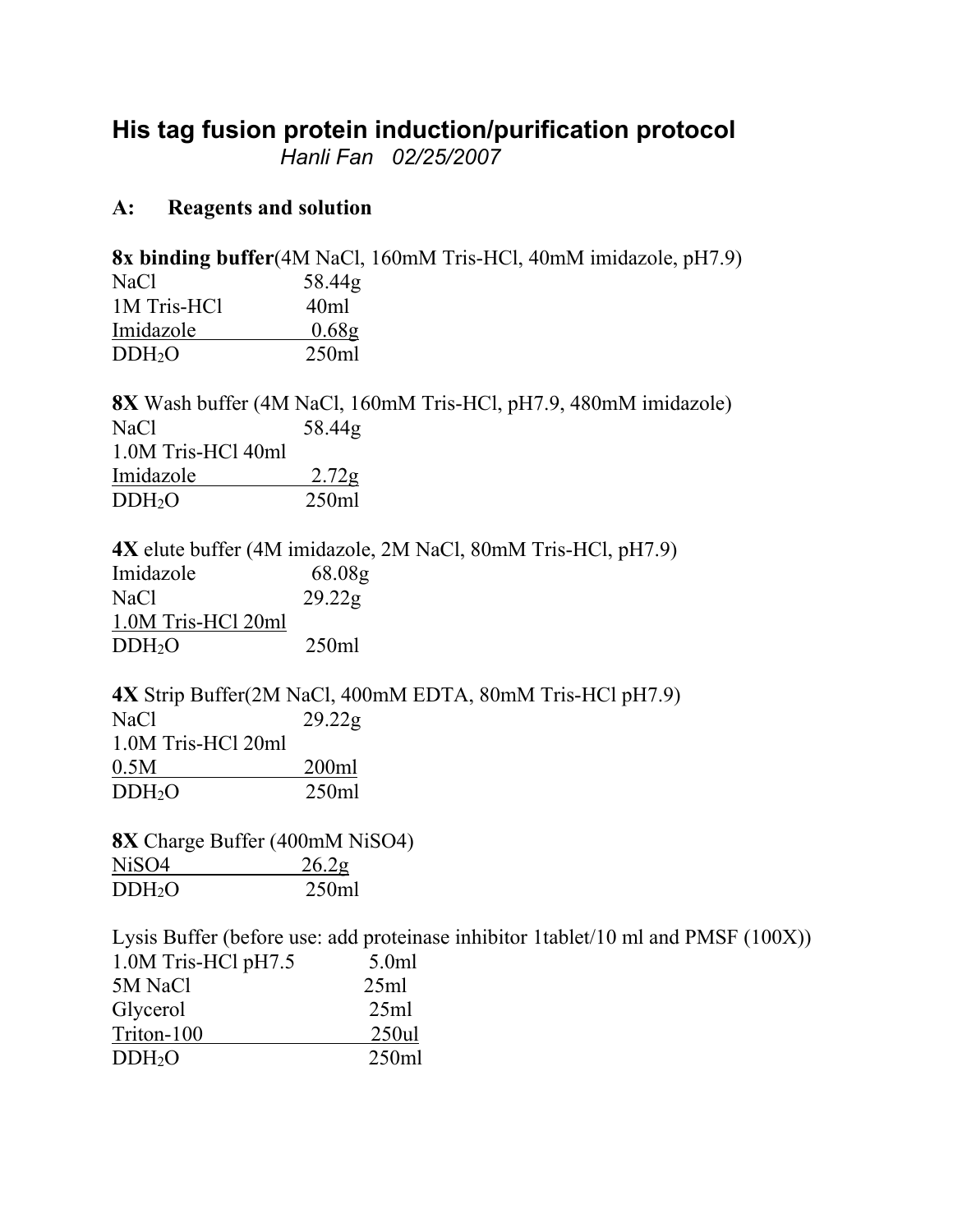## **B: Protocol:**

Transformation of bacterial for you target DNA and grow overnight at 37°C with shaking. **Grown culture: LB = 1:50,** shaking culture at  $37^{\circ}$ C 2-3 hours, then add  $IPTG(0.5mM)$ .

Incubate with shaking overnight.

- 1. Harvest cells by spin at Max speed 30min. Decant supernatant. Allow cells to drain as completely as possible. Resuspend cells in 10ml ice-cold lysis buffer (per 100ml culture volume).
- 2. Sonicate 4 times, each 10-15sec. (set 5)
- 3. Spin lysate at 14000rpm for 20min. Collect supernatant to a new tube.

Gently mix bottle of His-Bind Resin until completely suspended. Transfer desired amount to a 15ml tube (0.5-0.8ml/100ml cell culture)

Centrifuge for 1 min. at 1000g. Remove supernatant.

Use the following sequence to charge and equilibrate resin. For each wash step, add appropriate buffer, invert tube several times to mix, and spin for 1 min. at 1000g.

- 2 times with 2 volume sterile deionlized water
- 3 times with 2 volume 1X Charge buffer
- $\bullet$  2 times with 2 volume 1X binding buffer
- 1. Add resin to cell extracts (supernatant). Mix gently by invert tube several times, Incubate 1 hour with rotating at 4°C
- 2. Spin I min. at 1000g. Discard supernatant**(sample 1)**
- 3. Wash resin 3 times with 1X binding buffer
- 4. Wash resin with 1X wash buffer.
- 5. Elute bound protein 2 times with 1X elute buffer**(sample 2 and 3)**
- 6. Alternatively 1X strip buffer may be used to elute protein by strip Ni2+ from resin**(sample 4)**

Resin regeneration:

His-resin can be regenerated for reuse, wash resin 3 times with strip buffer. The presence of 100mM EDTA in strip buffer will prevent bacterial growth, Store resin in this solution.

Before next time recharge, use water to completely remove EDTA.